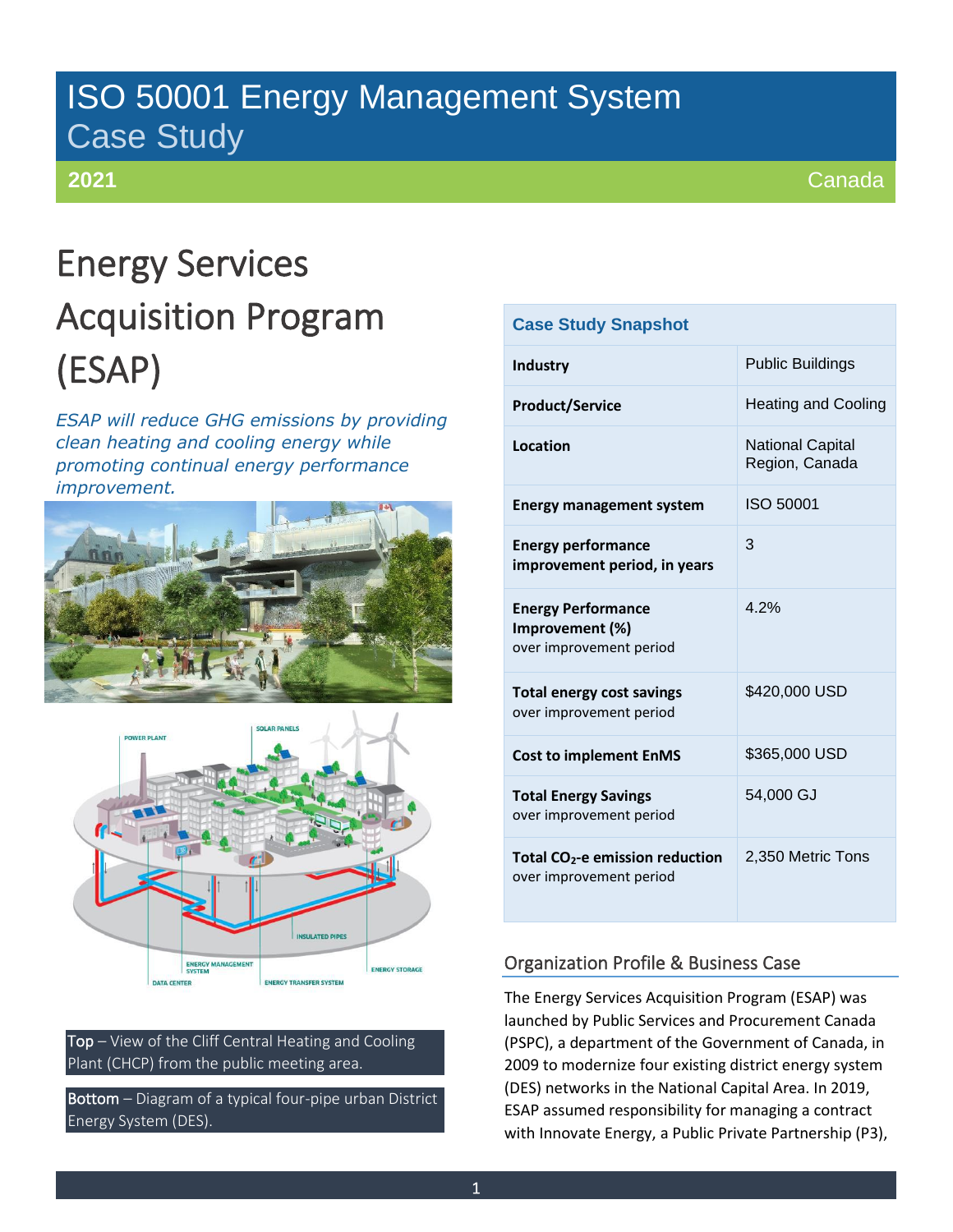to complete a \$950 million USD six year construction project and a \$2.1 billion USD 35 year operations and maintenance agreement. The scope of the ESAP project includes 2 new CHCPs, 12 new boilers, 12 new electric chillers, 38 kilometers of district energy pipes, thermal storage, and 2 heat pumps. Since the emission baseline period (FY 05/06) ESAP has successfully reduced emissions from its DES networks by 52%. Key factors that have contributed towards this milestone include: transitioning towards efficient equipment such as electric chillers (from steam-driven chillers), reduced use of fuel oil, use of river water for free cooling, and promoting a culture of energy efficiency within the organization. In addition, ESAP is in the process of transitioning from a high pressure steam to a lowtemperature hot water (LTHW) heating system that will reduce greenhouse gas (GHG) emissions even further. The implementation of ISO 50001 by ESAP was packaged with the LTHW capital renewal project to ensure continual energy performance improvement over the next 35 years.

The commitment to energy management at ESAP is demonstrated in its P3 contract, which includes a requirement of ISO 50001 certification for the 4 DES networks under ESAP's jurisdiction and well-defined energy and emission performance targets. Energy management is one of the cornerstones of the ESAP business model and is essential to achieving the contractually-defined performance metrics. This enables ESAP to market the heating and cooling energy supplied to the connected buildings as some of the greenest and best-value energy on the market over the life cycle of the buildings.

ESAP is motivated to reduce energy use and GHG emissions to align with Canada's goals established under the Paris Agreement (2015), the Pan-Canadian Framework on Clean Growth and Climate Change (2016), Canada's Greening Government Strategy, and the proposed Canadian Net-Zero Emissions Accountability Act to achieve net-zero emissions by 2050.

#### Business Benefits

ESAP's Energy Management System (EnMS) has enabled the organization to identify opportunities to improve energy performance, reduce GHG emissions from operations, and to build internal energy management capacity as an organization. ESAP's Energy Management Team has successfully achieved its objectives by monitoring factors such as the monthly consumption of electricity, natural gas, and loading conditions. The operational criteria and procedures are seamlessly integrated with on-site plant operations to achieve optimum efficiencies at the Central Heating and Cooling Plants (CHCPs).

Canada was amongst the first countries in the world to adopt the voluntary ISO 50001 standard in 2011. In addition, PSPC is the first public sector organization in North America to achieve the ISO 50001 certification. Another ESAP accomplishment is the planning and implementation of an extensive energy data collection plan with more than 1,000 metering points to ensure accurate daily and monthly energy consumption data (for electricity, natural gas, steam, and hot water). ESAP can monitor the energy performance of its heating and cooling plants in real time, which has proven to be beneficial when identifying sources of inefficiency or when solving problems located within the plants. ESAP has made energy performance improvement information accessible to the energy plant operation personnel. During regular meetings, the Energy Management Information System (EMIS) allows the energy team to get a better understanding of its operations and to standardize operating practices that lead to consistent energy efficiency in operations.

*"ISO 50001 provides the best internationallyrecognized framework for an energy management system to track and verify the energy performance of a private partner for a period of 35 years."* 

– Michael Burke, Senior Energy Engineer, ESAP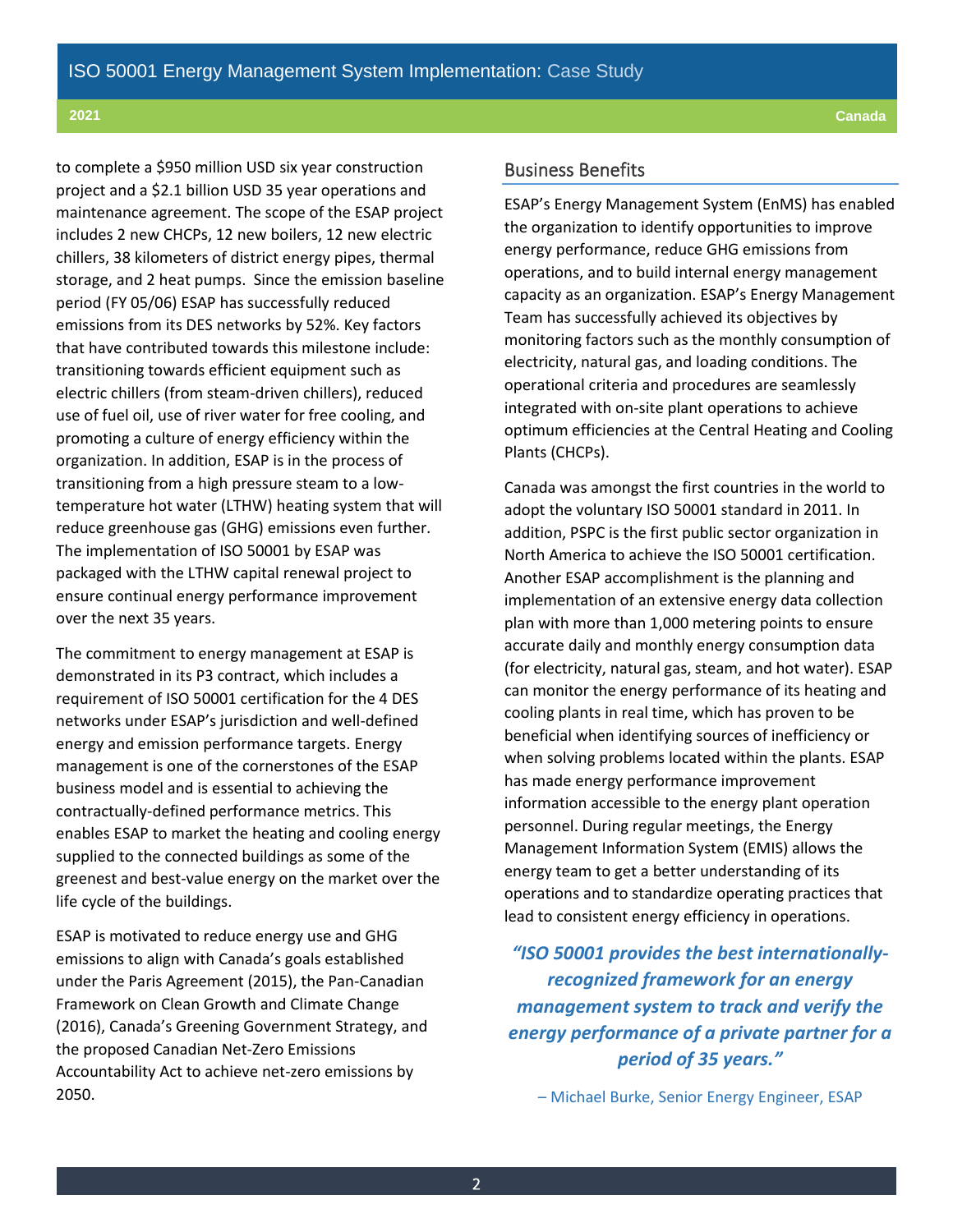ISO 50001 has allowed ESAP to establish a culture of energy responsibility in alignment with the environmental performance goals of the Government of Canada. The EnMS has allowed ESAP to make better decisions related to energy performance improvement through availability of real time data and input from plant chiefs. This process has been instrumental in helping to reduce ESAP's GHG emissions by 52% compared to the 2005 emission baseline.

ESAP has achieved an energy performance improvement of 4.2% compared to the weather normalized baseline since it implemented ISO 50001. In addition to this energy use reduction, ESAP has also reduced emissions by 2,350 metric tons of  $CO<sub>2</sub>$ -e compared to the baseline. Implementing the ISO 50001 EnMS for ESAP took three years of using a combination of full time staff and external consultants. All of the energy savings claimed by ESAP's ISO 50001 implementation were operational. Due to the nature of the 5-year modernization project, ESAP's ISO 50001 certification was obtained on legacy equipment that will be almost entirely replaced by 2025. The majority of this equipment is near the end of its life cycle, rendering capital projects unappealing except in extremely rapid payback scenarios (e.g., steam trap replacement).

The EnMS cost approximately \$365,000 to implement (over three years) and achieves annual energy savings of approximately \$420,000 due to a reduction of energy use of 54,000 GJ per year. All cost savings were the result of more efficient actions by CHCP operational personnel. Ongoing internal support of the EnMS requires between  $0.5 - 1$  full-time equivalent staff, at a rough annual salary of \$50k - \$100k per year (variations depend on the level of audit preparation required). The energy savings value is generated using normalization and validated with a "sanity check' which is performed with the bottom-up estimates (energy savings calculated for specific energy management actions) as discussed further in the "Do, Check, Act" portion of this case study.

Implementation of the EnMS brought the challenge of metering accuracy and reliability to the forefront. A focus on reliable metering was a great asset to PSPC in structuring its P3 agreement. Operations by the P3 have resulted in more precise monitoring of energy use and, as a result, more reliable invoicing of clients for energy use. In addition, the frequent dialogue and working relationships formed for ISO 50001 between PSPC and the P3 have been very beneficial to non-energy activities and improving the overall business efficiency of ESAP due to the streamlining of other processes. As a result of the communication and strong working relationship, a culture of energy performance is emerging amongst personnel of both PSPC and the P3.



*Figure 1 – Overview of the EMIS Dashboard for Confederation Heights CHCP*

#### Plan

ESAP gained the commitment to modernization by putting forward a compelling business case that identified three key benefits: reduction in GHGs, cost savings, and improved health and safety. The commitment included requiring the private partner to design, build, operate and maintain the LTHW DES. Given the long duration of the contract with the unforeseeable escalation rates for energy supply, energy is a flow through cost to the Government of Canada. On this basis, and given that energy is the single largest operating cost, ESAP senior management were convinced that requiring the private partner to comply with ISO 50001 would be a valuable approach to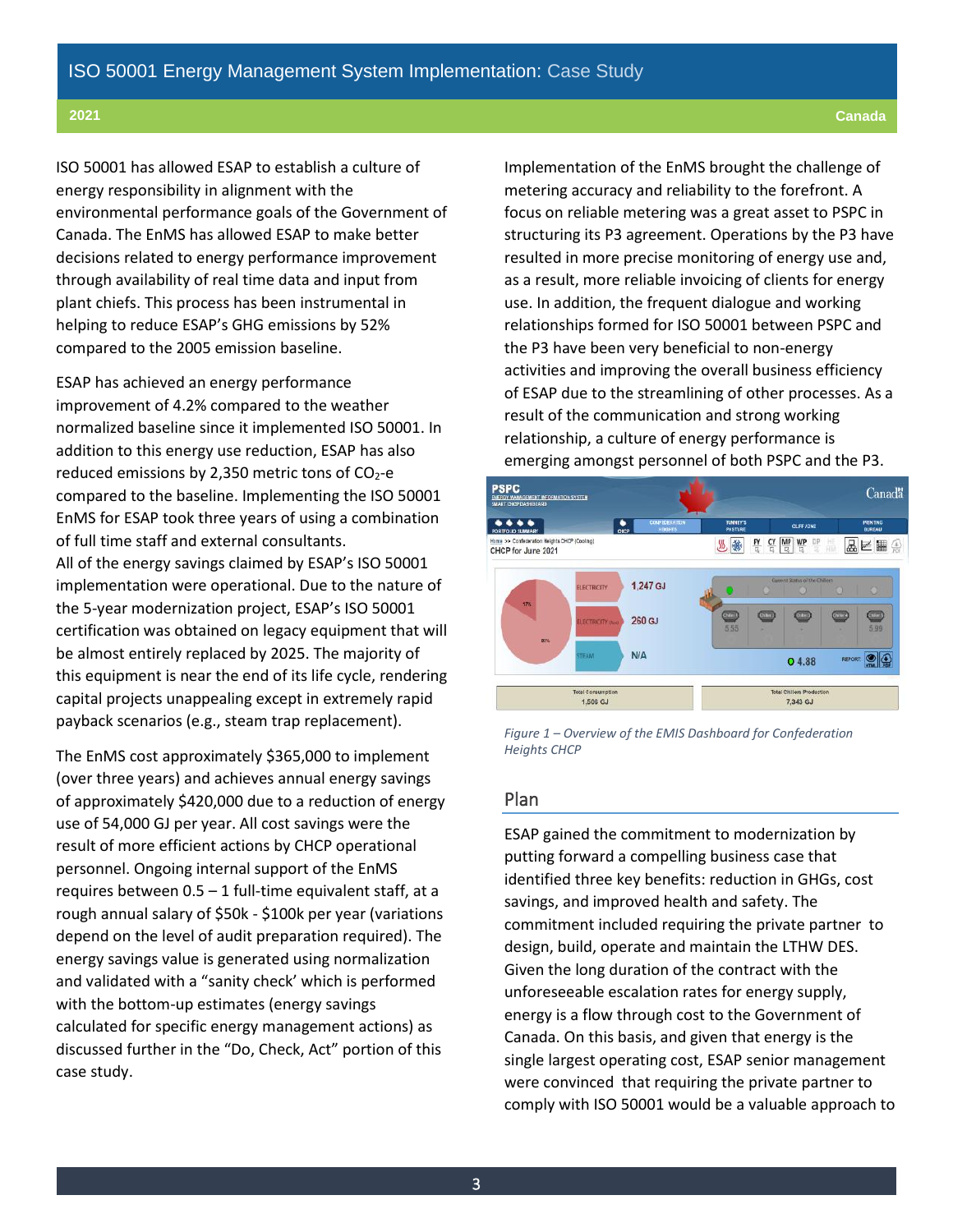#### ensure continual energy performance improvement over the 35-year period.

ISO 50001 EnMS planning was initiated with an assessment of the level of effort required, timeline, cost for implementation, and projected energy savings. Senior management approved the allocation of resources for an Energy Management Team to implement the EnMS and for financial expenditures related to external consultation and metering infrastructure to enable EnMS implementation.

The scope and boundary of the EnMS includes four DES networks consisting of boilers, chillers, and auxiliary equipment for the generation of heating and cooling energy in the CHCPs as well as distribution heating and cooling loops to deliver the energy to 80 buildings with a total floor area of 1.75 million square meters. The EnMS focuses on the efficient generation and distribution of energy. While there are energy utility supply meters for natural gas and electricity that feed the CHCPs which are highly accurate, there are still over 1,300 metering points within the scope and boundary for which metering was not well maintained. Considerable effort went into understanding the accuracy and reliability of the existing energy metering infrastructure and data systems, and an investment was made into the energy metering system so it could be used to generate accurate energy performance indicators.

To ensure that the EnMS would support the strategy and targets for energy performance improvement, the Energy Management Team employed a systematic tool (the Energy Planning Tool) built using Microsoft Excel that concentrated the energy planning actions into a single document and procedure.

The Energy Planning Procedure provides guidance regarding the steps to be taken to conduct annual planning, support, and operation. For each of these activities there are defined inputs, planning activities, and planning outputs. Throughout the Energy Planning Process the review and analysis of energy use, allocation of EnMS resources, and priorities for action, are documented and tracked in the Energy Planning

Tool. The completion of energy planning using a tool that was easy to use (combined with a welldocumented procedure) enabled the Energy Management Team to focus on the generation of an action plan that would support the organizational strategy and targets.

Based on energy planning, an analysis was developed to understand the quantities and types of energy that were consumed in each CHCP. PSPC undertook the development of the energy dashboards in collaboration with the National Research Council of Canada to display detailed energy performance indicators and make the information available to CHCP personnel and the Energy Management Team. Considerable work went into the development of this dashboard, starting with Energy Performance Indicators (EnPI) that included defining the detailed calculations behind the displayed values. Validation methods were developed for the data going into the calculations to flag anomalies and inaccurate metering values.

Based on energy planning, the Confederation Heights (Confed) DES network was selected as a "significant energy use" (SEU). The key criteria for the selection of Confed as the SEU were significant energy consumption and a CHCP Plant Chief who was eager to work closely with the Energy Management Team. Analysis of the operations of the Confed CHCP led to an observation that excess standby boiler capacity was left "idling" throughout most of the year to ensure reliability of energy supply. A standard operating procedure (SOP) was developed for the CHCP to only operate a specified number of standby boilers depending upon the total plant load. To support operation of the standby boilers vs. the SOP, a weekly report was developed and is now sent to the Plant Chief to validate compliance with the SOP.

#### Do, Check, Act

The process of implementing the EnMS occurred over a three year period. It started in 2017, with ESAP choosing to demonstrate leadership by implementing and certifying to ISO 50001. In 2019, it became a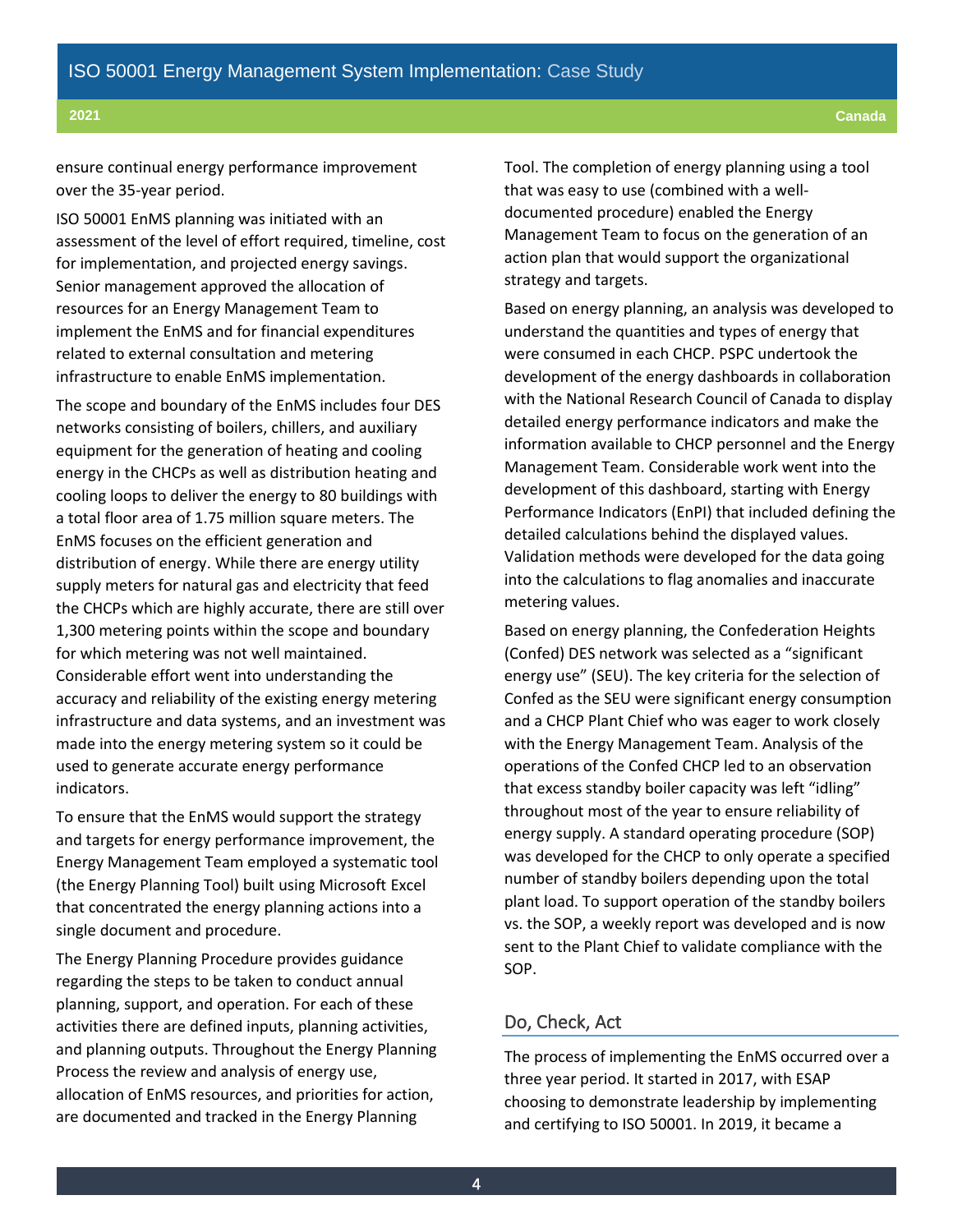#### **2021 Canada**

requirement for the P3 responsible for operations to maintain ISO 50001 certification for the four DES networks over the 35 years period of the contract.

The ESAP leadership team provided the necessary investments in support of energy management and they took a highly visible and active leadership role within the organization.

A key focus in the action plan developed during energy planning was to implement "operational control" of the standby boilers in the CHCPs. The specific number of standby boilers required in different seasons was defined and a standard operating procedure (SOP) was developed. Furthermore, specific dashboards and reports were developed to monitor actual operation of the standby boilers vs. the criteria in the SOP.

A major strength of the energy management system is the integration of the operations team with energy management. Additionally, a process was implemented to review the overall system efficiency, individual equipment efficiencies, the operational control criteria, and to discuss any specific issues monthly with each DES Plant Chief and key members of the energy team on a regular basis. All energy performance metrics are compared against historical trends and targets to ensure optimal operation of the systems.

Other significant measures that were implemented to reduce energy use are the shut-off of the four steamdriven chillers, use of river water for free cooling, upgrade of the deaerator at one of the plants, implementation of more frequent steam trap surveys and repairs, and reduction of the operation of the least efficient boilers (when operationally possible).

The team compares total energy consumption for the system against total normalized energy consumption derived from energy baseline regressions calculated for electricity and natural gas independently for each CHCP. The electricity and natural gas data is derived from calibrated utility supply meters. The relevant variables used for normalization of the energy baselines are heating and cooling degree days derived from a local

Environment Canada (Federal Government) weather service. The energy baselines were constructed to meet the statistical requirements of the International Measurement and Verification Protocol (IPMVP). The difference between actual and normalized total energy consumption is calculated as a percentage and compared against the target. Actual vs. normalized energy consumption are compared monthly and annually to determine energy performance vs. target. The energy savings are further validated by doing a "Bottom-Up" sanity check, where individual energy conservation measures are quantified and verified against the energy performance improvement value.

The timeframe for the energy baselines is twelve months (annual) based on monthly energy data from Fiscal Year (FY) 2017/18. Energy performance improvement is reported annually, based on the FY (from April  $1^{st}$  to March  $31^{st}$ ). There have been three annual reporting periods since the end of the energy baseline, FY 18/19, FY 19/20, and FY 20/21 (See Table 1 below).

Static factors, such as the number of buildings connected to the DESs, are also tracked between the baseline period and the reporting period.

| <b>Fiscal</b><br>Year | <b>Total Actual</b><br><b>Energy</b><br>Consumption<br>/ EnMS<br><b>Boundary</b><br>(GJ) | <b>Modeled</b><br>& Non-<br><b>Modeled</b><br>Cons. (GJ) | <b>Actual</b><br><b>Cumulative</b><br><b>Energy</b><br><b>Performance</b><br><b>Improvemen</b><br>t(GJ) | <b>Actual</b><br><b>Cumulative</b><br><b>Energy</b><br>Performance<br><b>Improvemen</b><br>t against the<br><b>Baseline (%)</b> | <b>Target</b><br><b>Cumulative</b><br><b>Energy</b><br><b>Performance</b><br><b>Improvemen</b><br>t(GJ) | <b>Target</b><br><b>Cumulative</b><br><b>Energy</b><br><b>Performance</b><br>Improvement (%) |
|-----------------------|------------------------------------------------------------------------------------------|----------------------------------------------------------|---------------------------------------------------------------------------------------------------------|---------------------------------------------------------------------------------------------------------------------------------|---------------------------------------------------------------------------------------------------------|----------------------------------------------------------------------------------------------|
| FY<br>18/19           | 1,366,000                                                                                | 1,403,000                                                | 36,600                                                                                                  | 2.6%                                                                                                                            | 28,100                                                                                                  | 2.0%                                                                                         |
| FY<br>19/20           | 1,269,000                                                                                | 1,298,000                                                | 29,100                                                                                                  | 2.2%                                                                                                                            | 59,900                                                                                                  | 4.6%                                                                                         |
| FY<br>20/21           | 1,231,000                                                                                | 1,285,000                                                | 54,300                                                                                                  | 4.2%                                                                                                                            | 54,500                                                                                                  | 4.2%                                                                                         |

*Table 1 - Actual energy performance improvement vs. target*

#### **Transparency**

In August 2020 ESAP achieved ISO 50001 certification. This success was communicated through organizationwide emails, posts on the internal and external websites, and employee engagement presentations. Performance results were validated using the same processes that helped ESAP become ISO 50001